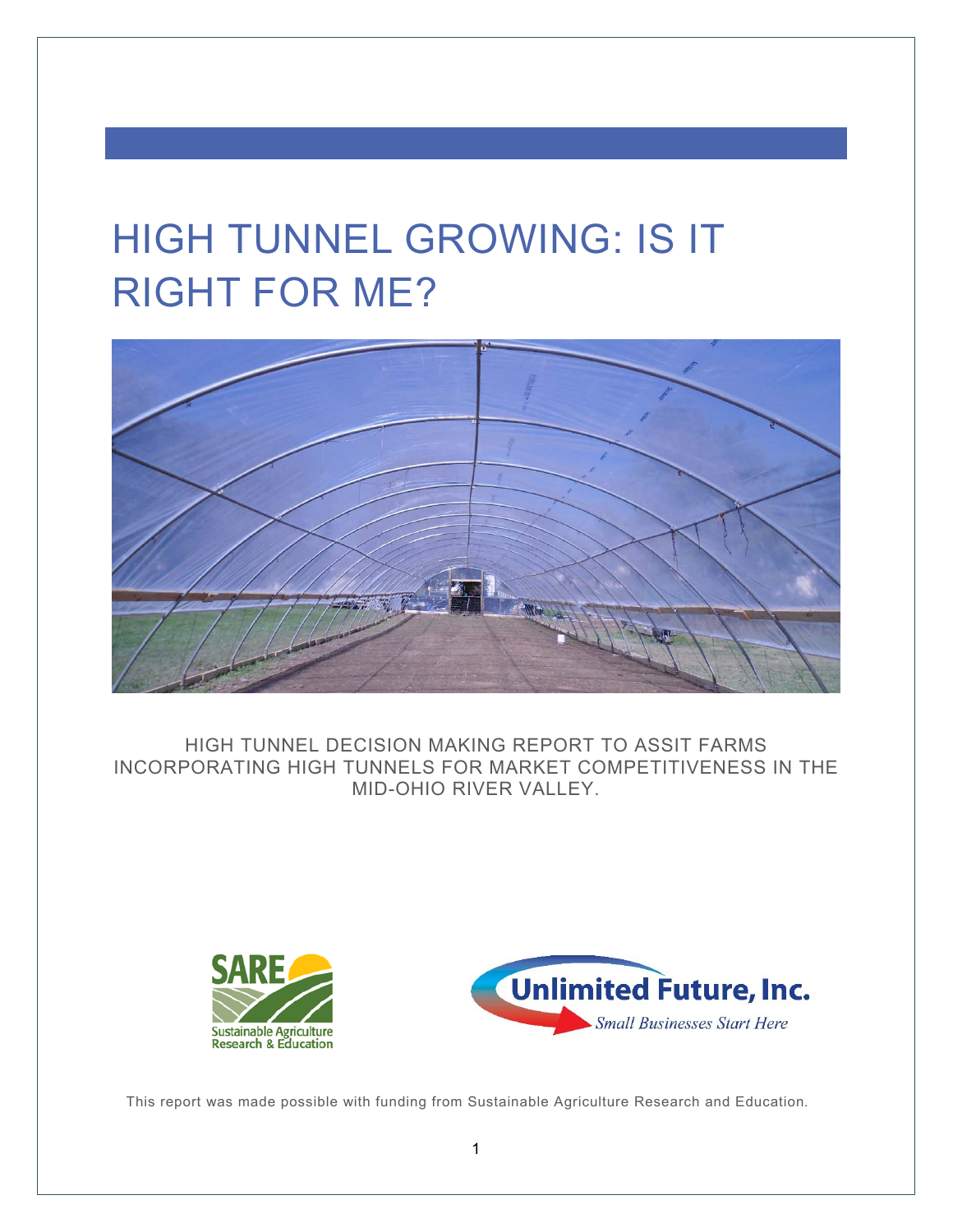# **INTRODUCTION**

Although local buying gained momentum in metropolitan areas across the country as early as 2005, local food in West Virginia is just blooming as a trend in eating and economics. Unlimited Future, Inc., a business incubator and resource center for small businesses; seeks to help farmers capitalize on this economic opportunity. With over one billion dollars in yearly food sales in the Mid-Ohio Valley, even a small percentage of dollars redirected to local farmers could make a significant impact.

Farming in the Mid-Ohio Valley is practiced for self-sufficiency, nostalgia and recreation rather than as a primary career path. Demand for consistently available local produce from individual consumers and volume buyers is creating opportunities for self-employment in agriculture. Like many industries, farming is a type of job that is best taught by experience and apprenticeship. Unlimited Future, Inc. has partnered with Coalfield Development to launch a farm enterprise training program called Refresh Appalachia. This on the job training program trains high school graduates and former coal miners how to grow food and manage a farm business. The trainees are hired to work in crews close to where they live and also attend community college for general education credit. Their work for the agriculture enterprises they manage counts toward their associates degree. This program was launched in 2015 and now employs 12 low resource beginner farmers.

The typical West Virginia farm is 150 acres or less and has an average income of \$25,000, with the greatest share of farms reporting less than \$1,000 of income. The median income in West Virginia is \$39,500 annually and 60% farm workers must have an additional income to support their families. Rugged topography limits the productivity of WV farmers but this challenge could be overcome with a more intensive cropping method and the use of high tunnels.

The average age of farm operators in West Virginia is 58 years; this age indicates that many farmers are getting closer to a retirement age. New and younger farmers are needed to meet the demand for local foods. However, aspiring farmers without a family farming legacy have difficultly breaking into agricultural markets. An intensive year round cropping system could also aid new farmers with limited resources to increase new farm profitability through the use of high tunnels.

In 2012, a group of consumers came together to launch an innovative year round market for farmers. The store located in Downtown Huntington is called The Wild Ramp and appears at first glance to be a small specialty grocery store. However all products found at The Wild Ramp are from growers and value-added food producers within a 250 mile radius of Huntington, WV. This market space has generated a year round direct consumer market for local farmers and returned over \$1.2 million to local farmers. The market now entering its fifth year has seen a steady increase in winter season produce. However market demand still out paces supply and more year-round growers will be important for the markets continued success.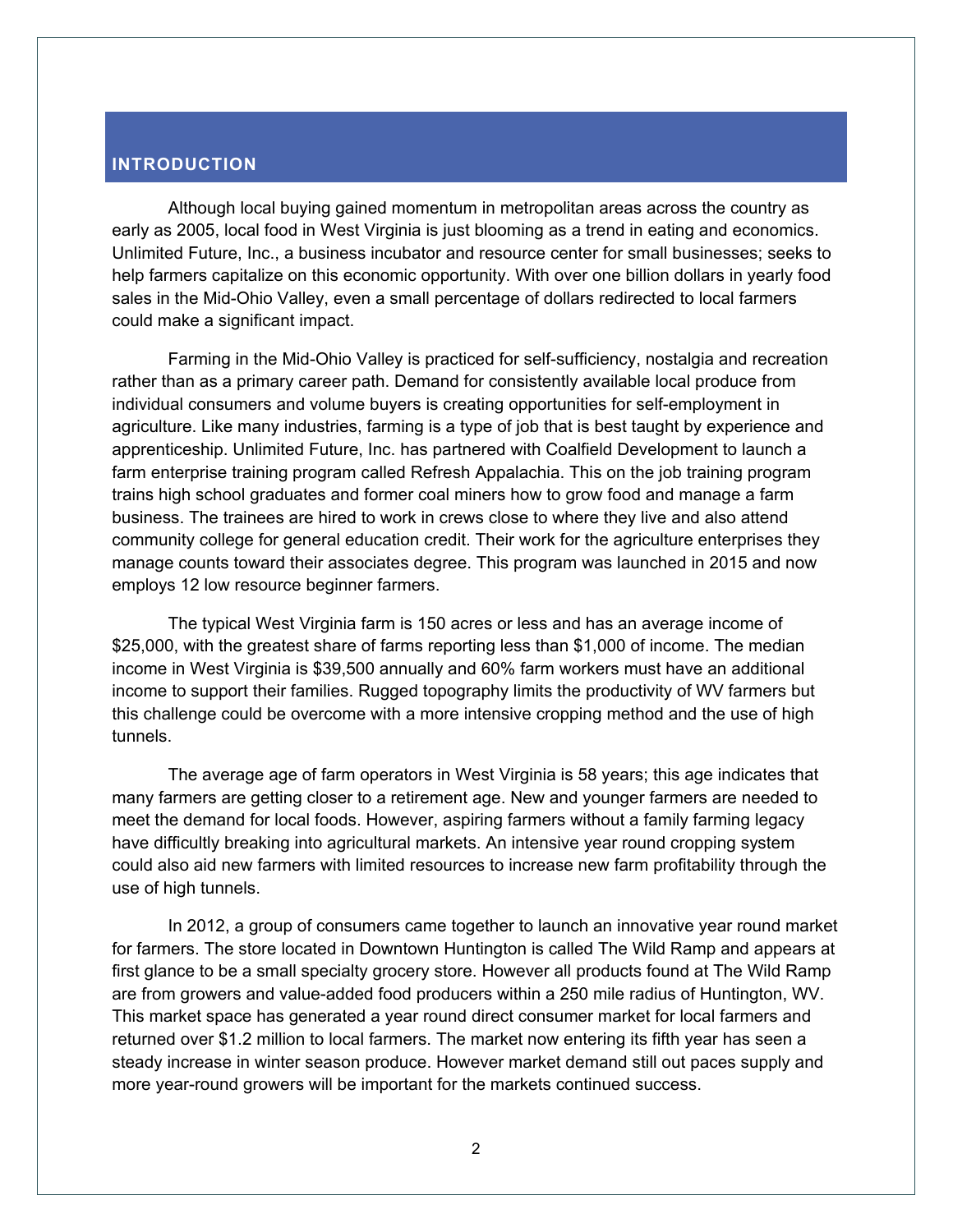In 2014, Unlimited Future was awarded a Northeast Sustainable research and education grant to investigate the use of high tunnels to address the consistency of local produce available at the Wild Ramp. This report summarizes our research project and integrates basic values based business decision making that is taught through our business startup course, Planning for Profit. Since 2014, Unlimited Future has increased the partnerships and connections with agriculture services providers and internally increased capacity to help farmers grow their businesses. During the project Unlimited Future sent a local accountant to the WVU Extension Small Farm Center for a workshop about farm specific tax benefits and returns. Unlimited Future offered a farmer focused Planning for Profit in two locations in 2016. The course discussed developing a company identity, financial statements, incorporation and tax considerations, and niche market opportunities. Unlimited Future has also gotten involved in projects that create new markets for farmers and address systematic challenges to accessing markets and processing. The Local Food Movement continues to grow in the Mid-Ohio River Valley bolstered by strong partnerships between farmers, service providers, markets, and consumers.

#### **How can high tunnels increase supply?**

High tunnels are passively ventilated, solar heated greenhouses that enable farmers to expand the typical growing season by up to four months. The typical growing season is May-October, with high tunnel farmers can capitalize on early planting in February and extend the production of cold crops into December. High tunnels store heat and humidity, raising the average daily temperature by 12 degrees Fahrenheit.

High tunnels are also more affordable to construct and maintain in comparison to a greenhouse, costing only \$2.00 per square foot on average to build. A producer of specialty crops with a 2,000 square foot high tunnel could easily make full return on their investment in one or two growing seasons. Small scale farmers benefit from intensive high tunnel production however many may be unsure about investing in this technology. High tunnels provide a method for intensive and nearly year round production cycle that increases the volume and quality of specialty crops. High tunnels can also help with pest problems because of the controlled environment the farmer has more control over profits. If a farmer adds a high value fruit or vegetable crop, such as salad greens, tomatoes or berries, the farmer could yield \$5,000 of additional income per harvest from a 2,000 square foot tunnel. (Carey, Jett, et.al. 2008)

Simply having a high tunnel is no guarantee of increased business revenue or profit, there are many considerations for high tunnel growing that were discovered during our research project. Each tunnel is its own unique environment. Crop management in the field and under plastic are very different. Ensure that you know what you want to get out of your tunnel and why it will be good for your business before investing in this new growing method on your farm.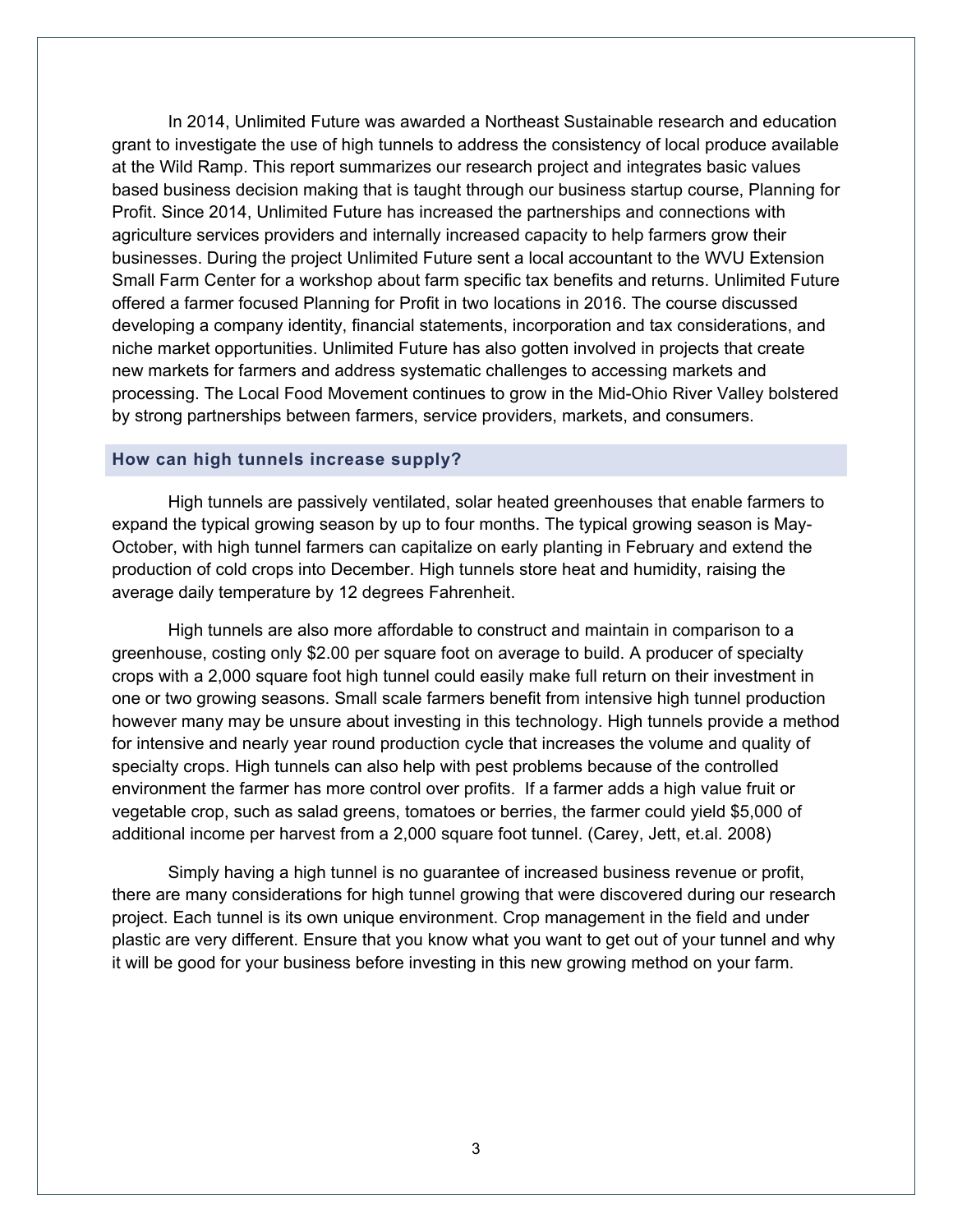# **RESEARCH & FINDINGS**

The main objective of the research project was to create a model that would incentivize farmers to extend the growing season and even create a growing season in winter. During the course of the project conversations with growers made it clear that a single model was not feasible. Farmers discussed the uniqueness of their high tunnels based on their location, orientation for sunlight, crops selected, moisture, and season and target markets. Farmers also relayed that field and high tunnel growing were very different and that there is a steep learning curve associated with the high tunnel. Even with these new challenges, the benefits were worth the extra effort because high tunnels provide a real advantage for marketing produce. The following section describes the project design and findings.

# **Project Design**

For the start of the project farmers who targeted different market channels and were currently growing or interested in growing in a high tunnel were selected for the project. Farmers that met the minimum standards were selected from the Wild Ramp producer base and then asked to participate. Two farmers had experience growing in high tunnels and two farmers did not have any prior experience. The Potager, with a focus on direct marketing at farmer's markets and Call Farms with a focus on Farm to School, both had more than two years of experience growing in the high tunnel. Refresh Appalachia, with a focus on small wholesale restaurants and Adelard Produce grew winter produce for the Wild Ramp, both had less than a year of experience. Each farm is described in the Farmer Profile Section.

The primary research questions were:

- How are the available crop yield and planting models affected by variations in environmental conditions and farm infrastructure in the Mid-Ohio Valley?
- What advantages do high tunnels provide in controlling the supply, quality, and consistency of specialty crops?
- Does an extended season high tunnel system generate enough revenue to meet personal earning goals and create self-sustaining employment?

The Farmer partners provided information about their businesses for the grower profiles and tracked their production. Farmer partners were asked to collect data about temperature and yield, as well as make notes about their production. Adelard Produce managed in the model high tunnel from November 2014 thru October 2015 and successfully collected data. This was under the direct supervision of the project manager. The Model High Tunnel was moved to a new location in November 2015 and has been managed by Refresh Appalachia since. However, other farmer participants were only able to provide summarized reports on their sales and information for their business profiles.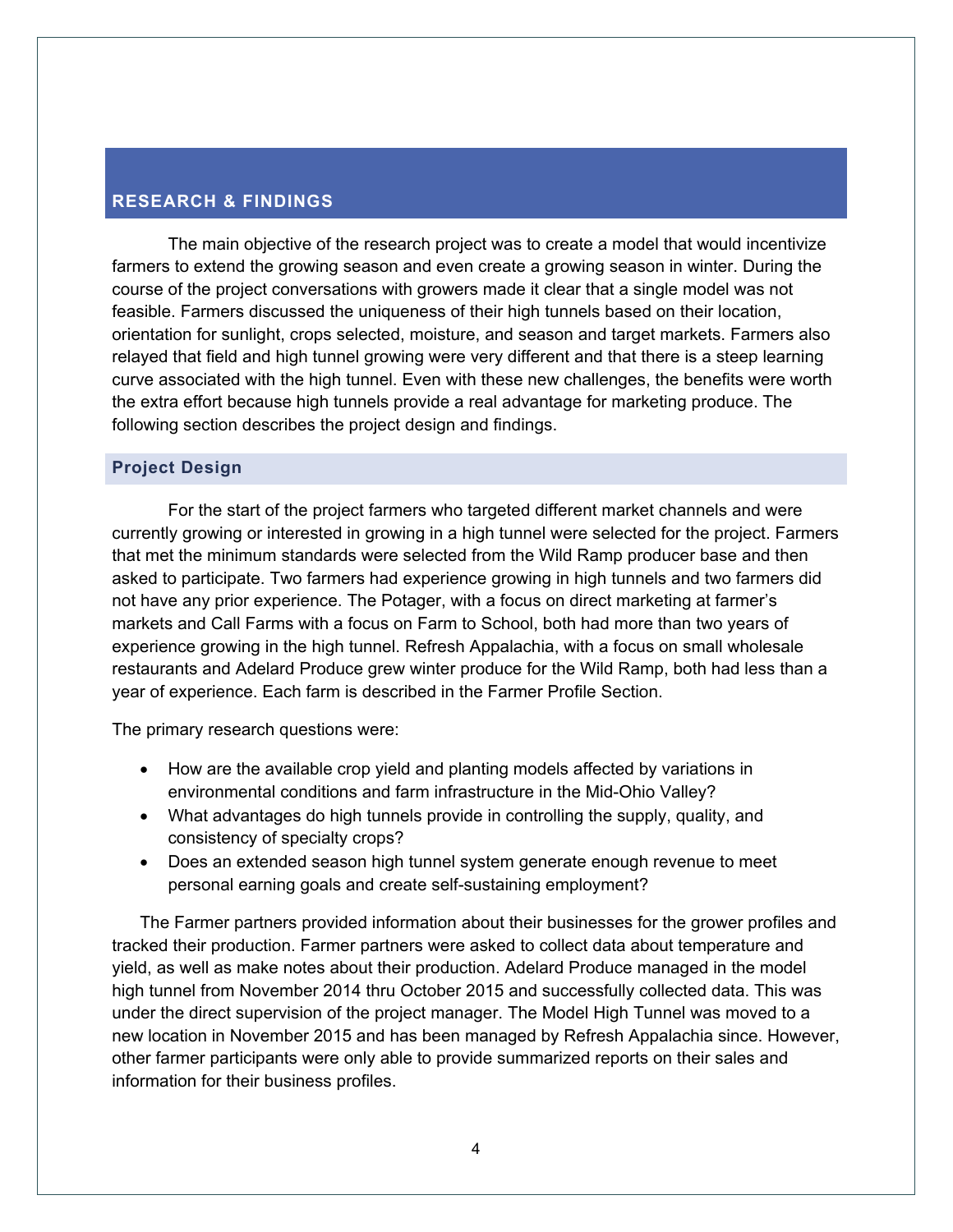Unlimited Future in partnership with The Wild Ramp and WVU Extension hosted two workshops with Lewis Jett, the WVU Extension Horticulture Specialist. Dr. Jett spoke to a crowd of producers about using low tunnels to get started with season extension and also gave a workshop about selecting crop varieties for winter hardiness. Unlimited Future also offered business classes to 35 farmers in the region using the adapted Planning for Profit course. The course covers the basics of creating a company identity, legal incorporation, tax obligations, bookkeeping, financial statements, price setting, marketing, and customer relationships. Finally, Unlimited Future has created a special section of resources for farmers with information about enterprise budgets, articles that profile farmers' market customers, links to price information, links to season extension information, and a business plan template.

## **Results**

The mild winters in the Mid-Ohio River Valley allow the fall growing season to be expanded, however late snow and overly wet springs have made early marketing opportunities more difficult to capture. Throughout the project it was difficult to collect temperature and climate information that was comparable enough to draw conclusions about the river valley climate. The research questions about the models and relationship to the region's climate were inconclusive without further study. The results do show that winter growing is possible and that even in below freezing conditions the Model High Tunnel maintained above 40 degrees. The Model High Tunnel collected one season of temperature information, shown in the graph below (figure 1). The Model High Tunnel reach over 100 degrees on several days in the in the fall season with lots of variation due to light frost and warm sunny days. Temperatures were typically taken in the late morning when farmer partners arrived to work. During the winter season the trend starts to be more consistent with a gradual decline in the overall temperature.



**Figure 1: High Tunnel and outside temperatures compared over data collection period.**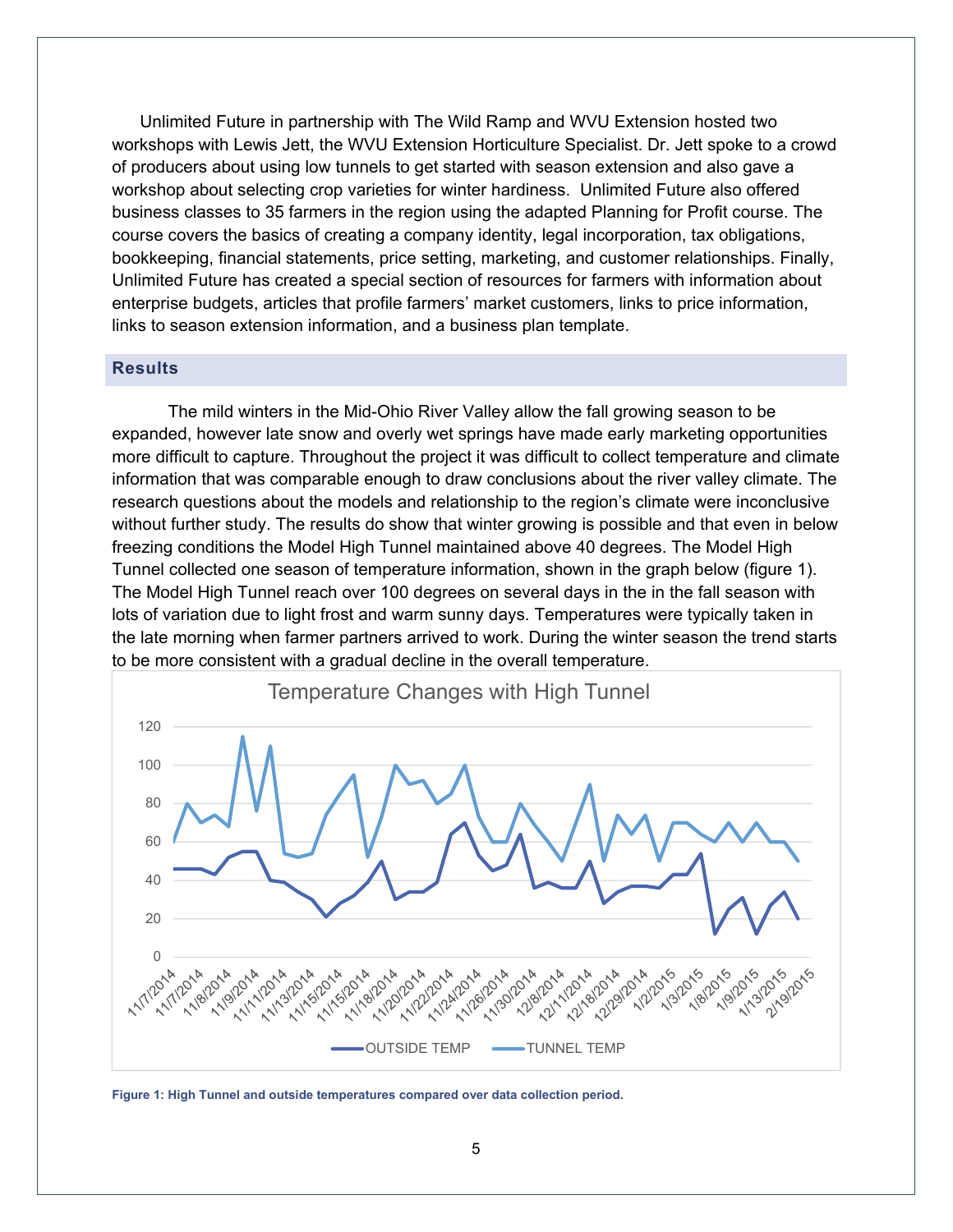During this time period a mix of leafy green crops were grown; including spinach, kale, lettuce, swiss chard, beet and turnip greens, and green onion. The beet and turnip greens were harvested to add variety to the product mix and the roots were also harvested in late spring. Carrots and snap peas were harvested in the spring and then the tunnel was turned over with summer squash, cucumbers and tomatoes. The yield of these crops in total pounds over the same period of months is shown in the graph below (figure 2). February was the lowest yielding month over all crops, this is most likely due to the low temperatures and low sunlight from the preceding month. During the coldest months the growers also used row covers to provide an



**Figure 2: Yield trends in pounds by crop from November thru April in the Model High Tunnel.** 

added layer of frost protection and heat retention. This practice helped the plants to survive the winter and by March the yields for spinach and kale were the highest recorded during the season. The warmer weather caused a surge in plant growth and by April many plants had bolted and were removed.

Gross Sales for Adelard Produce over the one year period from the model tunnel were \$10,843. Figure 3 shows the winter and early spring crops with sales totaling \$6,966 before June 1<sup>st</sup>. The source of this information is The Wild Ramp's point of sale software and the labels on the crops are slightly different. Spinach and kale were the best sellers especially when

picked young and marketed as 'baby'. Spinach overall was the top selling product out of the season with sales exceeding \$2,200. Even when compared to summer crops like tomatoes which sold \$1,800 across a longer season, spinach performed the best. Competition was definitely a factor, Adelard Produce had no competition for its winter and spring crops. For the Wild Ramp market, 2015 was the highest

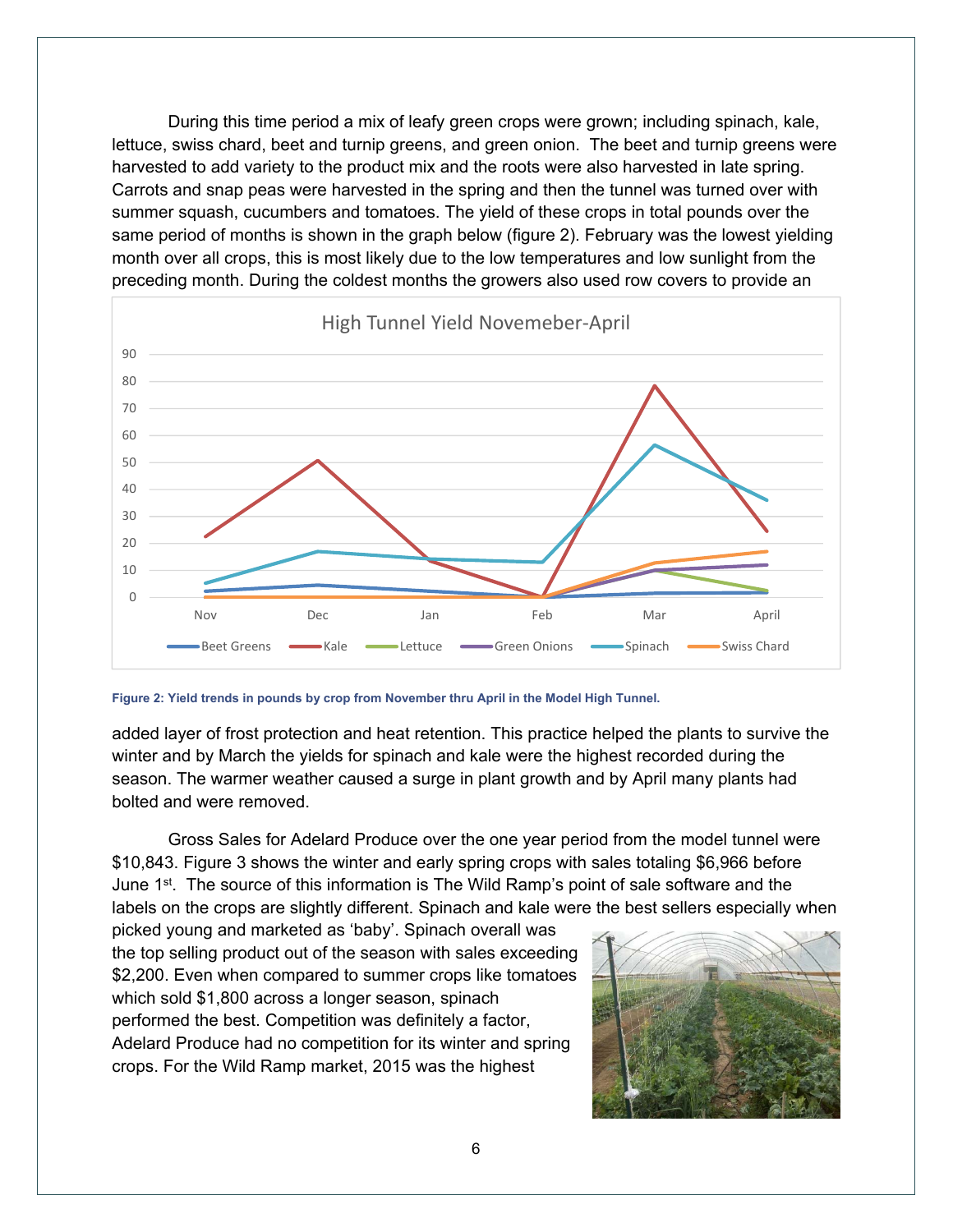gross sales earning more than \$400,000 sales across all producers and categories (dairy, meat, value-added, etc.).

With respect for profitability, if it is considered that the average cost to build a high tunnel is \$2.00 per square foot, the farmers would have earned their investment within the year. Adelard Produce worked with about 2,880 square feet of the tunnel space, valued at \$5,760. While there are costs of growing inputs and labor, the sales cover the building cost in the first year of winter sales. Looking at the potential for marketing produce beyond the Wild Ramp, there is even more opportunity to sell to restaurants and institutions during the winter and spring months.



**Figure 3: Sales by crop for winter and spring crops**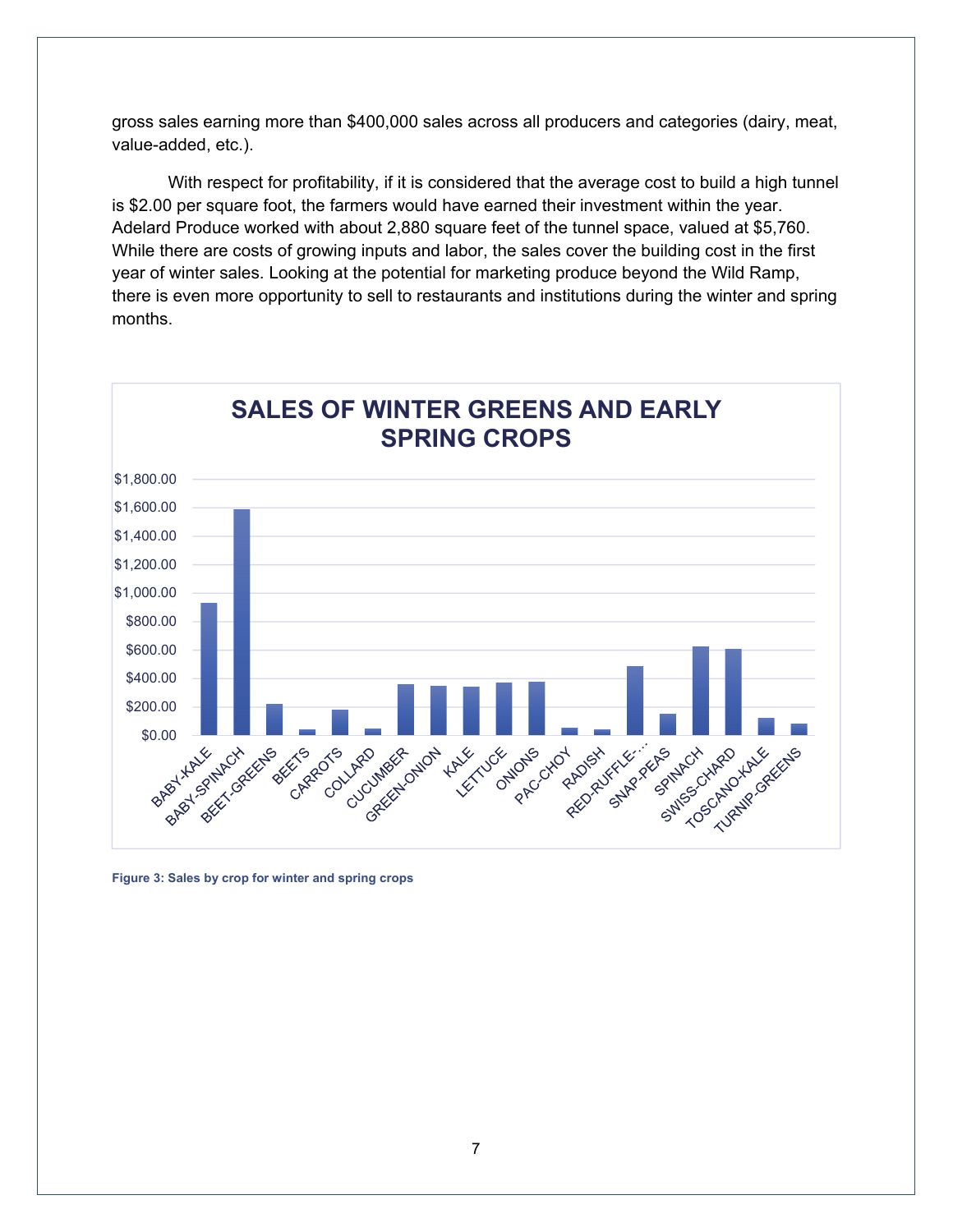# **VALUE-BASED BUSINESS DECISION MAKING**

Farm owners and managers must consider the alignment of business goals and personal goals. Each person must ask, "How much can I, as a single person, realistically expect to do?" For instance if you can only work twenty hours each week then business goals should be planned around the time constraints.

*Why is this important?* You are the best asset for your business. Giving up personal and family time is not good for business in the long run. Finding a way to create a balance of family and farm time is essential. Over extending your time will affect the profitability of your business and so will your state of mind. If you don't have a clear vision of why you are in business, you may make decisions that do not meet your personal goals.

## **The 4 C's: Creativity, Challenge, Control, and Cash**

Some businesses fail because the owners or managers are uncertain what they really want to achieve or because they did not structure the company and their responsibilities in ways that satisfy their personal needs and ambitions. Consider the 4C's to describe your motivation. Keep in mind that there are sometimes trade-offs between personal goals.

**Creativity:** If you are motivated by creativity, your business is likely a platform to make a contribution to society and represents your personal mission. You enjoy putting a personal stamp on your products and customer relationships. Your motivation comes from within, but be careful not to over personalize because this will lead to feeling burned out.

**Challenge:** If you are motivated by challenge, you like to solve problems, take risks, multi-task, and always start on new projects. Challenge hungry entrepreneurs can be very successful, but they can also be their own worst enemies, losing focus before completing a project or reaching a goal.

**Control:** If you are motivated by Control, business ownership is a way to have control your own life and be your own boss. However, you make every decision in your business and you must decide when to delegate tasks to others so you can stay on track. Will you be planting and harvesting and marketing online and going to the farmers market? You have to decide what is feasible and where you may want some help. Creating procedures, structures, and expectations for workers and helpers will keep operations going even when you cannot be there to oversee each step.

**Cash:** If you are motivated by cash, then you want to make money! All businesses aim to make a profit, but you have to decide how much you need. The enterprises you choose to operate must generate enough personal income to support your family. The amount of income you need will greatly impact how you operate your business. Cash also refers to money in hand needed to buy growing inputs or hire extra labor. If you have less cash, you may have to take out a loan or find a business partner and make sacrifices in other areas of your personal goals.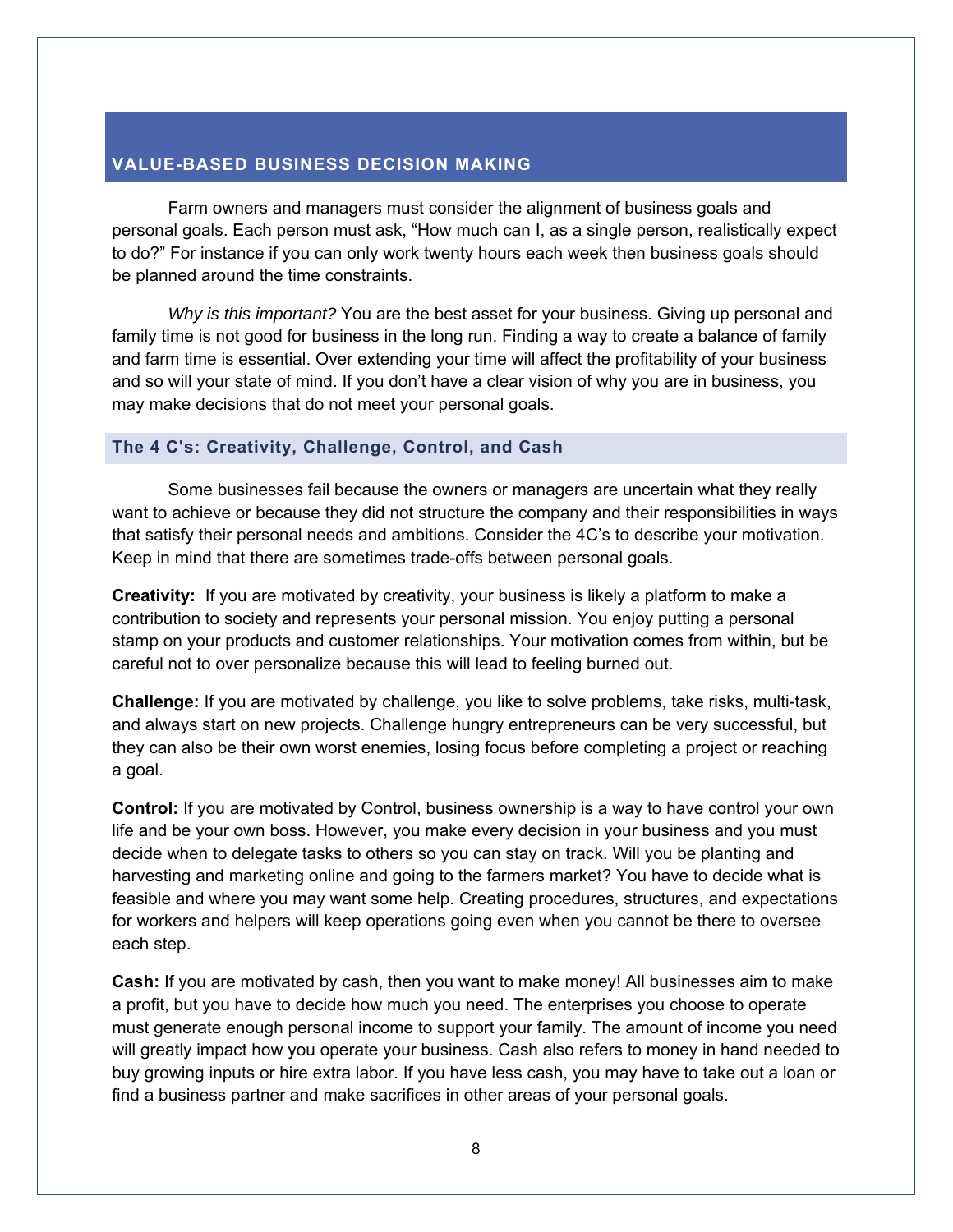## **What is your goal?**

Your business and personal goals must align in order to be successful and satisfy your motivation for starting a business. There are many questions to answer when starting your business and having a goal in mind will enable you to set priorities and stay focused. The goal of your business will represent your motivation and your values, while making a statement about what you want to achieve. Ultimately, your business plan will more focused and operations more efficient. The SMART goals framework will with writing goals for your business plan.



Remember that a goal is not a contract and you can create new goals or adjust existing goals at any time. Life happens, priorities change, and abilities change over the years. Set aside some time to reevaluate your goals every few months or every year.

#### **What are your business values?**

Values are your principles or standards, they will drive how you do business and define how to interact with your farm helpers, customers, the environment, and your community. Your values will help you make your goals realistic and achievable. Ask yourself, what is important to me in my life? When tough decision about balancing farm work, goals, and family life arise; always return to your values. Decision making based on values will ensure that you are doing the work for the right reasons and ultimately be more satisfying when you reach the goal.

Value can be summarized in a value statement and this is the foundation for you marketing materials and interactions with your customers. For example, My farm grows the highest quality produce for the farmers' market by using organic methods to improve the health of my community and natural environment.

# **GET IT ON PAPER! USE THE SELF-ASSESSMENT WORKSHEET TO GET YOUR GOALS AND VALUES WRITTEN DOWN.**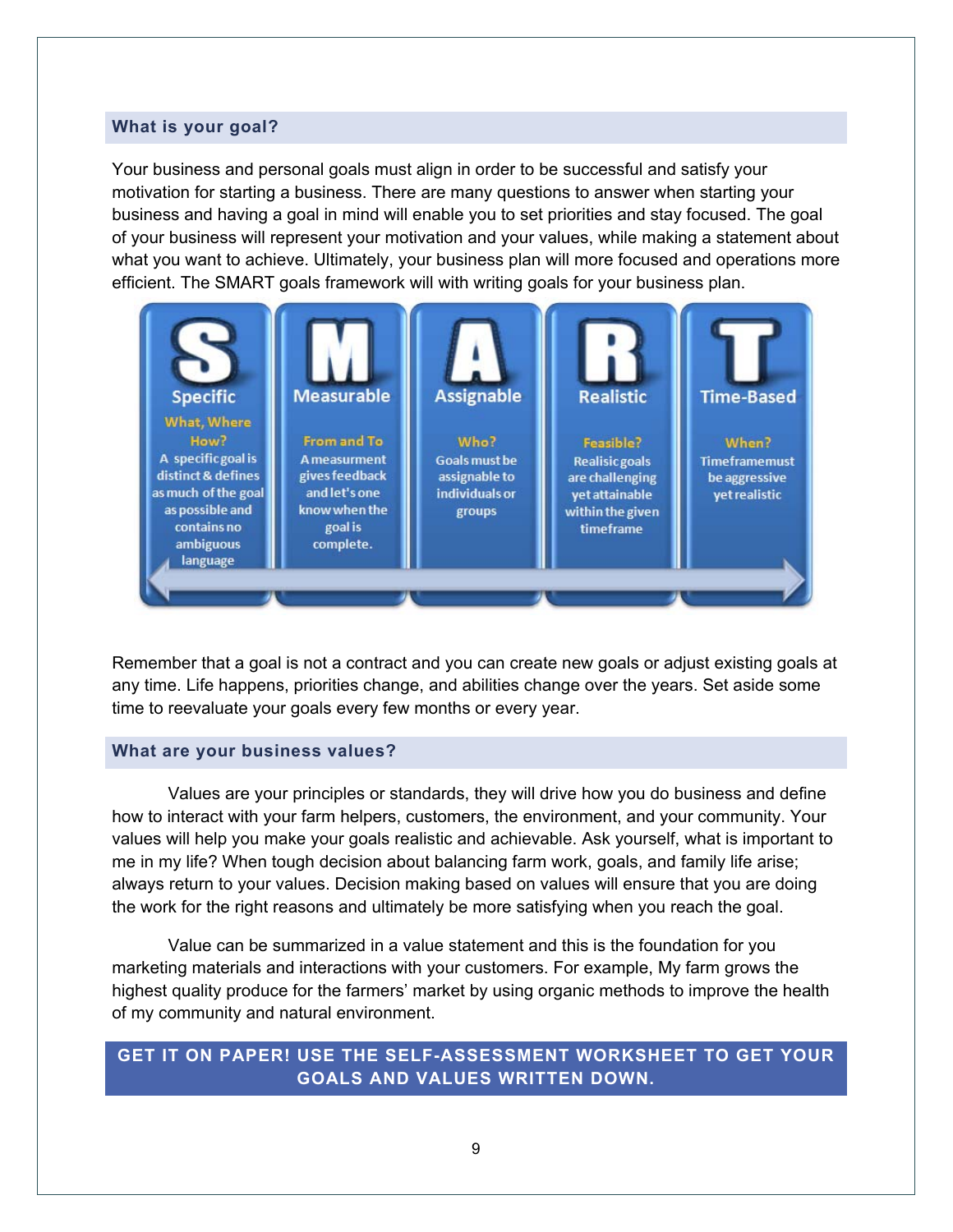# **GROWER PROFILE: THE POTAGER-PUTNAM COUNTY, WV**

Julie Schaer is the owner of The Potager, a 1.5 acre USDA Certified Organic farm located Putnam County. She has grown with certified organic methods since 2006, growing high quality heirloom vegetables and cut flowers for direct markets. Julie manages a 26X70 foot high tunnel growing directly in the ground using plastic mulch and drip irrigation to manage weeds. During severe cold, she uses light row covers to keep crops from freezing. Julie worked with the NRCS cost share program to build the high tunnel in 2012.

## **MAIN GOAL: GROWING HIGH QUALITY FOOD FOR DIRECT MARKETS.**

**Favorite Crops:** Early Zucchini; Kale; Turnips; Arugula; Collard Greens; Radishes and Fennel (experimental); Southern Peas (ground cover)

**Markets Opportunities:** Farmers Market; Partnering with other Farms who operate Community Supported Agriculture programs



# **Target Customers:** Customer base is foodie crowd that is looking for unique, fancy variety veggies and organic foods

# **What is Success?**

Early zucchini: Julie starts seeing fruit in the beginning of June,

rather than the end of July. Picking the zucchini small and early allows her to be one of the first market growers and easily sell at twice the price before the high season. Typical yield is approximately 100 lbs. per row from half of tunnel.

There are many ways to view success, did customers like the crop? Was the crop profitable? Did you learn something about the process of growing it?

Last year, Julie experimented with growing and selling fennel at the farmers' market. Even though she only had 12 plants it was profitable and her target market loved the fresh unique ingredient. She emphasizes that success can be small and builds slowly over many years.



"*Sometimes success is not getting a large crop yield, but figuring out the problem"* 

# **What has not worked?**

For Julie, tomatoes have not been worth the extra effort to grow in the high tunnel. Julie starts all of her tomatoes from seeds and uses most heirloom varieties. Even with an early start, field tomatoes and tunnel tomatoes started bearing fruit about the same time. She has decided not to start tomatoes in the tunnel this year based on her experience.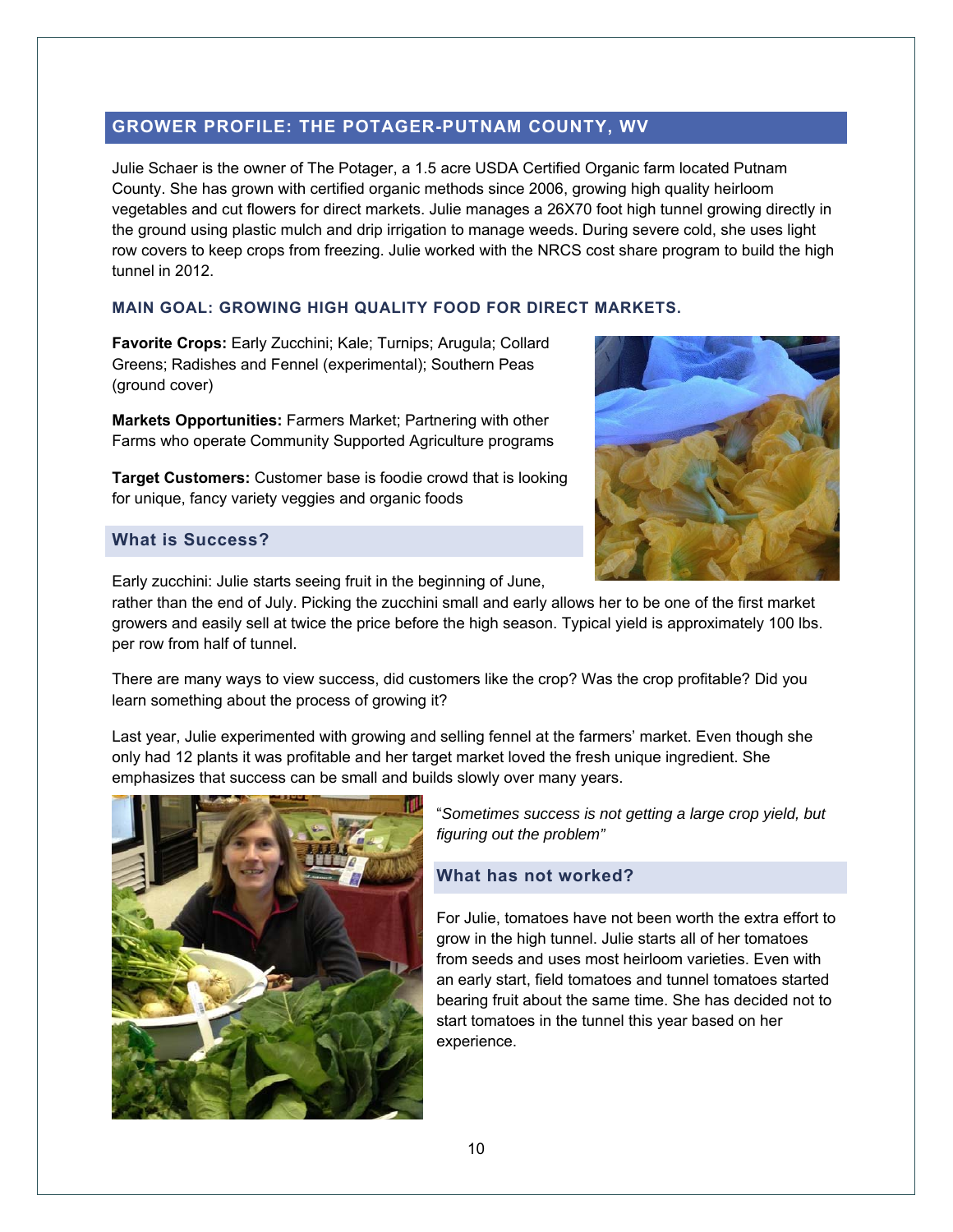## **Words of Wisdom**

*There is a very steep learning curve to high tunnel growing, that is often undersold. While I am grateful for the NRCS cost share program, there was no technical support for the production after the tunnel was built. I would recommend, finding an experienced farmer who is growing crops you want to grow in order to understand the full potential of your high tunnel.* 

G*et plants in and out when their time has come, I have lost harvest yield thinking I can wait until next week to pick. One warmer fall or winter day and products can really start to die quickly*.



Motivation: Challenge and Creativity

Julie enjoys the challenge of growing in her high tunnel, a different environment from the open field. Variations in temperature and moisture can invite new pests and support the growth of weeds not found outside in the field. As a certified organic producer, Julie manages these challenges uses practices rather than products often going beyond the burden prescribed by organic standards. Each year she reserves a space in the tunnel to try something new. The greatest accomplishment is mastering the crop by understanding the environment and designing creative solutions.

11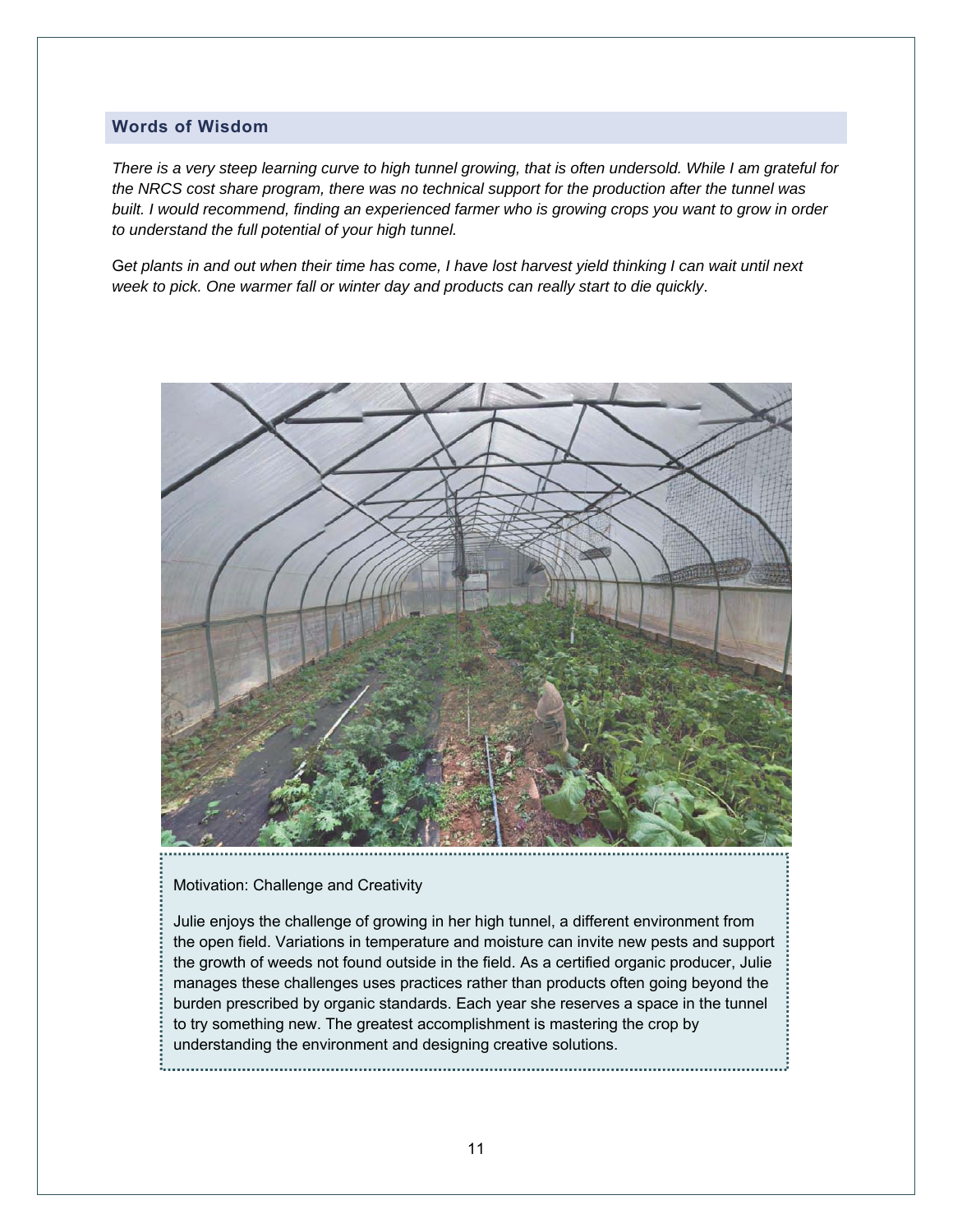# **GROWER PROFILE: REFRESH APPALACHIA- LINCOLN COUNTY, WV**

Crystal Snyder and Colt Brogan are on the Lincoln County Crew of Refresh Appalachia, a social enterprise of the Coalfield Development Corporation. Refresh Appalachia is a regional economic and workforce development initiative to establish a sustainable training and development program to increase the success of beginning farmers and ranchers in West Virginia, the Mid-Ohio Valley Region, and eastern Kentucky. Crystal and Colt manage two 30X50ft high tunnels outfitted with raised beds and located at Lincoln County High School in Hamlin, WV. The pair started with Refresh Appalachia in 2015, one of their first tasks were to build high tunnels that they now manage. When Crystal and Cody graduate from the training program, they have big plans to implement what they have learned!

#### **MAIN GOAL: GROWING FOOD FOR OUR COMMUNITY AND LEARNING FOR THE FUTURE.**

**Crops:** Lettuce Mix, Spinach, Chard, Collards, Tatsoi, Pac Choy, Green Onion, and Carrots.

**Market Opportunities:** Restaurants, Workplace CSA

**Target Customers:** Restaurants interested in sourcing ingredients from their community and members of the community that may not have access to fresh veggies



#### **What are some of the advantages?**

Crystal: *We get a higher yield throughout the season by using space more efficiently and extending the season. We can also sell more by using row covers to grow during the winter months, when other growers are not producing. So far we have been able to easily control weeds in the raised beds and have had few pest problems.* 

Colt: *The high tunnel is also deer proof, which is a problem for many outside growers in our area. You also have some control over the weather inside the tunnel by watering and increasing ventilation when needed. This is the way of the future and growing sustainably.*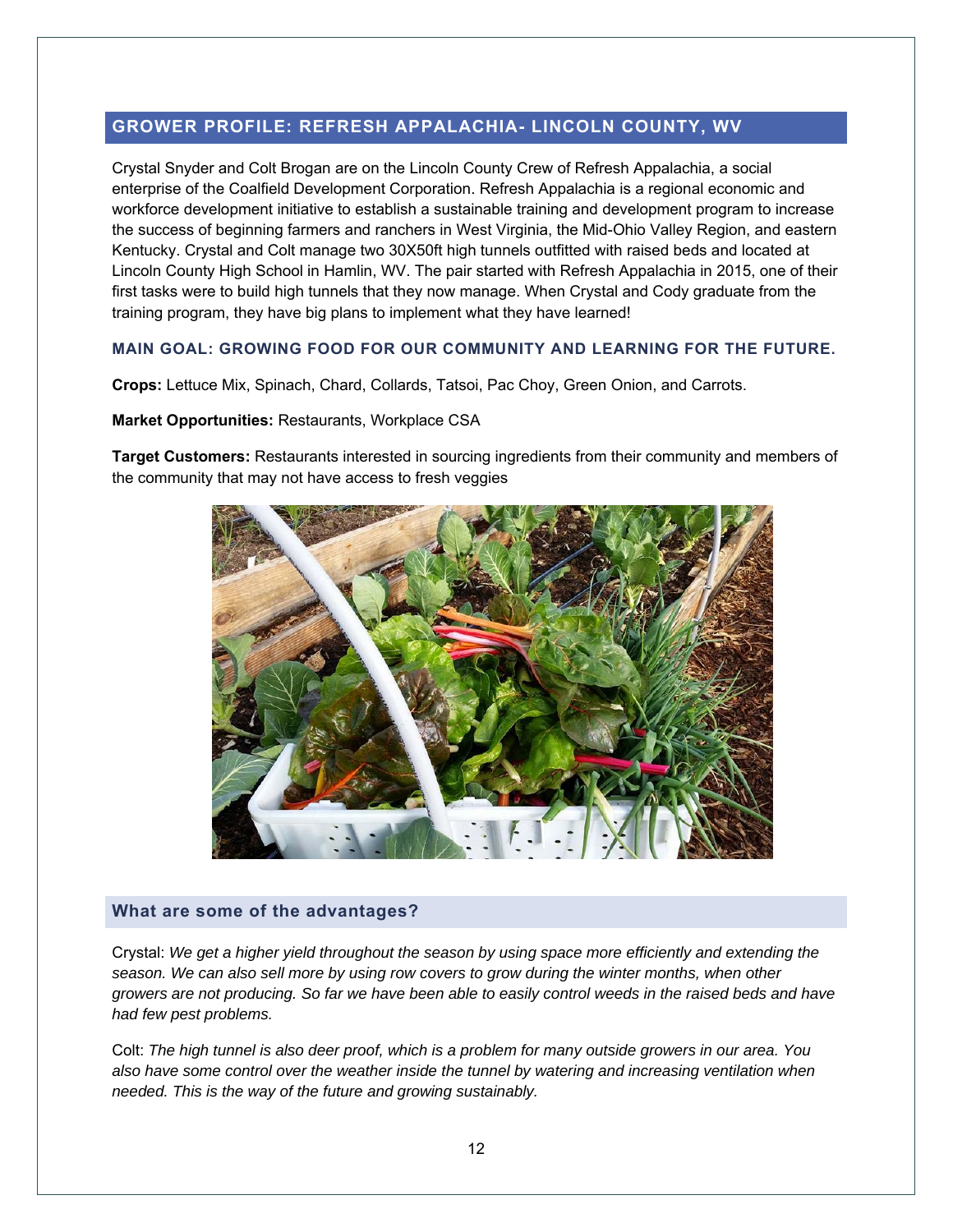## **What are the challenges?**

Crystal: *Finding organic inputs is a challenge and we have not been able to find a solution to the moles finding their way into the tunnel.* 

Colt: *Developing markets that can buy the products have been a challenge and we did not have enough markets in our first year. Also, having cold storage and transport so that the product stays fresh on its way to the buyer.* 

## **Words of Wisdom and Future Goals**



Colt: *Growing in the high tunnel, it's not easy, it will take a lot of time and attention, and is not as simple as throwing seeds in the ground. Build a strong network because you cannot do it alone. It takes extra hand to build the tunnel and knowledge to grow.* 

*For my future farm, I am going to think about the resources that are available and markets that are most accessible. The people that I have met through this experience will be my greatest asset for developing my farm.* 

Crystal: *Don't be afraid to try it. We have learned how to build a \$1,000 high tunnel, where you can buy most of the materials from the local hardware store. We have also hosted a workshop to bring people in and share this knowledge, plus a free set of extra hands. I am interested in growing mushrooms on my future farm and I would love to have a high tunnel someday.* 

#### Motivation: Cash and Creativity

--------------------------------

Colt enjoys the gratitude that he sees in people that are enjoying the produce and values working outside. His motivation is to learn to make a living income and believes that his knowledge of building high tunnels could be an extra stream of income in the future. He wants to make a difference in his hometown and give others at Lincoln County High School a chance to learn about agriculture.

Crystal has discovered a passion for growing mushrooms and wants to share this with her community. She has helped to design and host two workshops to teach others how to prepare and inoculate logs for growing mushrooms.



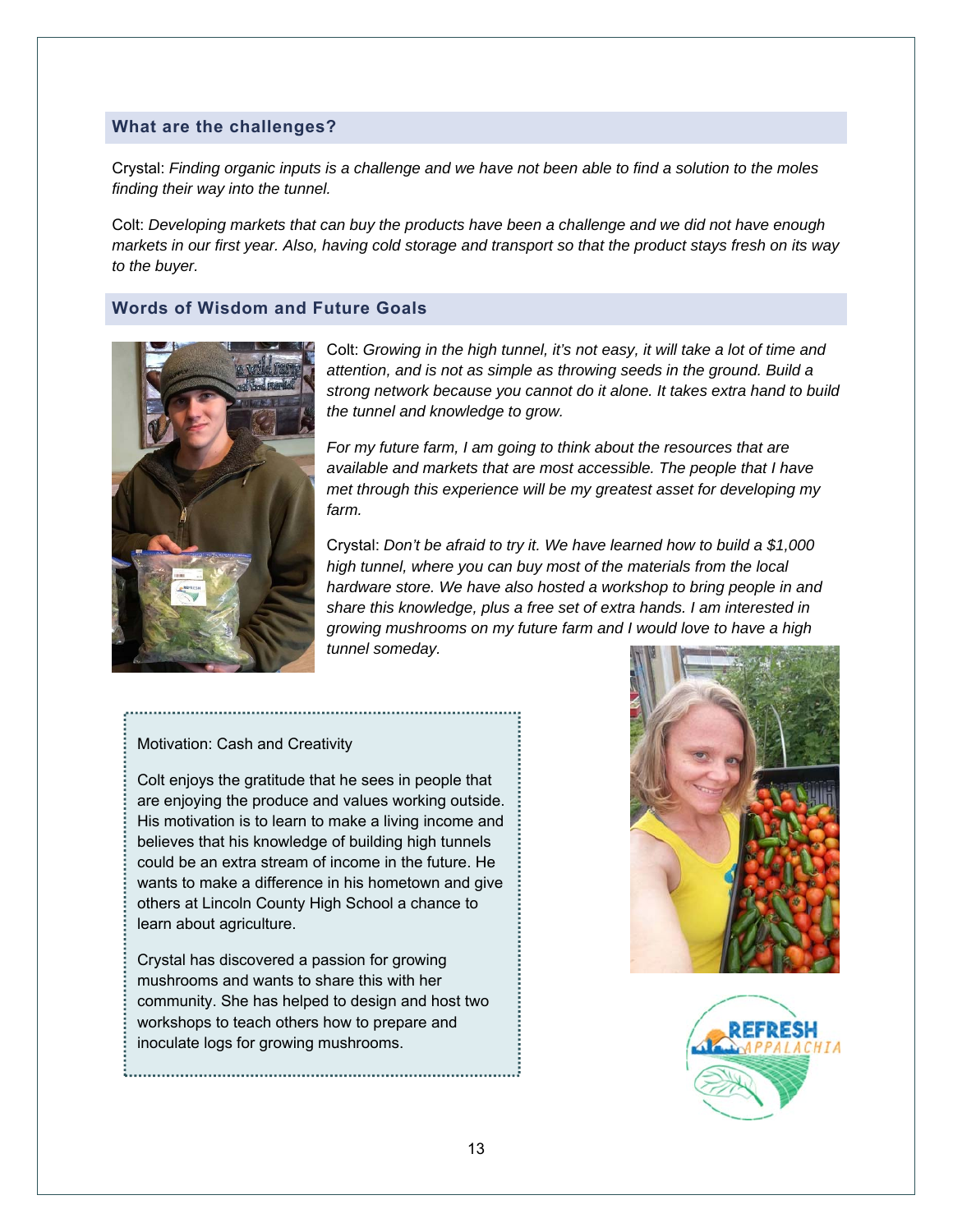# **GROWER PROFILE: ADLEARD PRODUCE- CABELL COUNTY, WV**

Adelard Produce was a unique partnership between Sammy Torres, an avid home gardener, and Paul Carbonau, an experienced market farmer. Neither had experience growing in a high tunnel before working in the Model High Tunnel for one season. Sammy had built raised beds and low tunnels in his backyard and had the time to tend to the plants since he recently retired from running his own business. Paul had was



interested in the opportunity and had a clear idea of how to manage the project. The pair teamed up to grow winter produce from November until April and summer produce until the following November in the Model High Tunnel. The tunnel measured 30x96 feet and low tunnels were used for added warmth. They grew in the ground using plastic mulch to help control weeds and keep the plants cleaner. They tried not to waste any space by using grow bags to plant onions between the rows. They planted almost everything you can plant in a high tunnel. After the experience, Paul decided to build a high tunnel on his own property and Sammy is still trying to convince the city and his neighbors to build one in his backyard.





**Crops:** Lettuce Mix, Spinach, Chard, Kale, Green Onion.

**Market Opportunities:** The Wild Ramp and partnering with other farms that operate CSA programs

**Target Customers:** Individual consumers that value locally grown produce and yearround availability

## **What are some of the advantages?**

Sammy: *Well, we were the only people growing produce for the Wild Ramp during the winter, so that was a huge advantage. We were also able to succession plant and harvest so that there were very few weeks that we did not have any produce to sell. The use of the low tunnels inside the high tunnel we were able to keep the temperature above 40, even with snow outside.* 

#### **What are the challenges?**



Sammy: *When the weather started to warm up in the spring, we started having more greens that we could sell in a short time period. We were not prepared with secondary markets, but were able to sell some larger volumes to a few restaurants and help other farmers with their CSA programs.* 

#### Motivation: Challenge

Sammy and Paul wanted to take on a new project to grow winter produce for the Wild Ramp. They were able to achieve a lot in a short time horizon because they had a clear goal in mind. Along the way they had to solve many problems to keep plants growing through fluctuating fall temperatures and snow during the winter.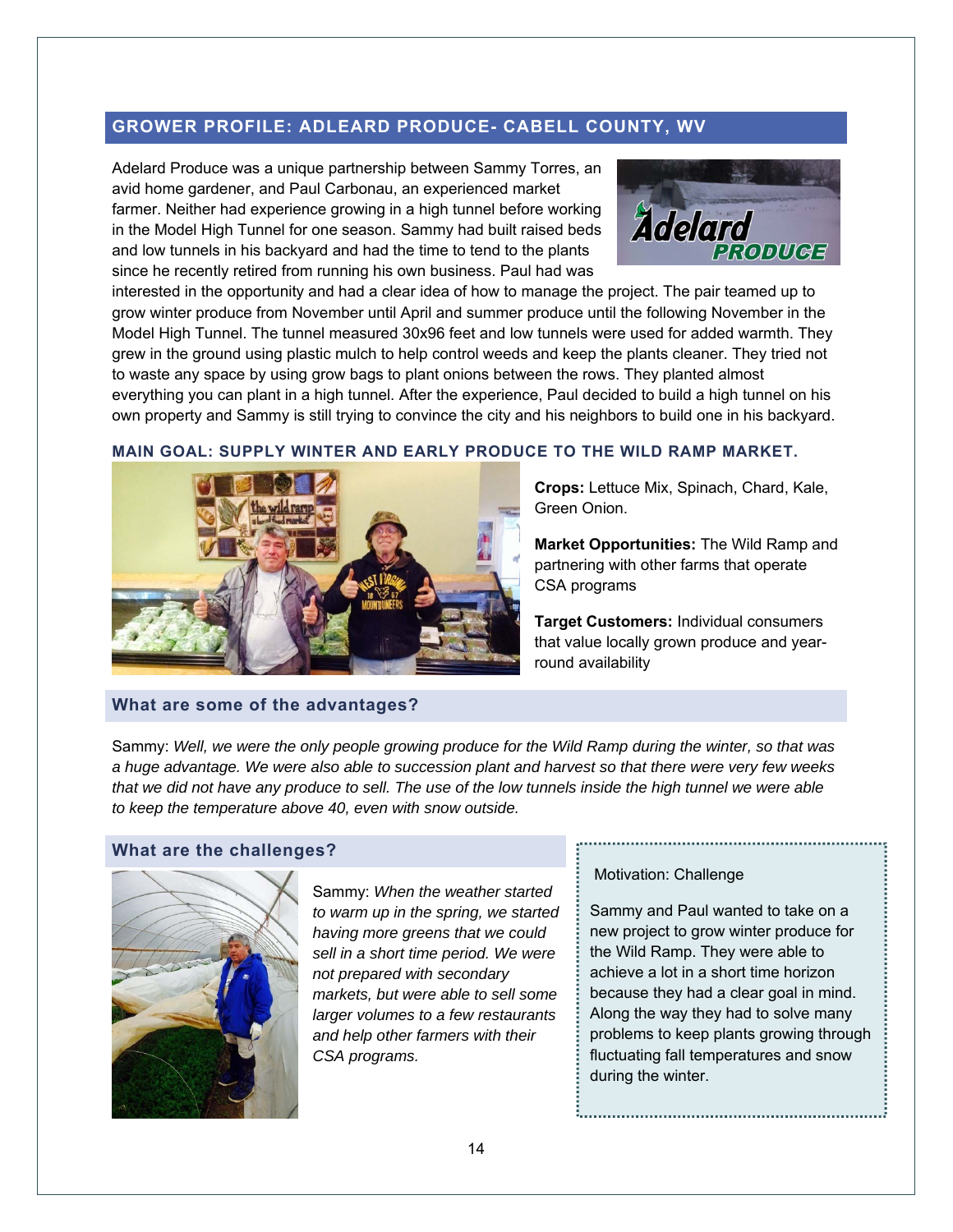# **GROWER PROFILE: CALL FARMS- CABELL & MASON COUNTY, WV**

Zackary Call grew up farming with his parents and grandparents on a 100 acre farm located in Mason

County. While his parents raised mostly livestock, he has always enjoyed growing vegetables. As a high school student in 2013, Zachary began to supply the schools with lettuce and received assistance from NRCS to build an 88 X 24 foot high tunnel. Zachary has since graduated from high school and decided to puruse raising produce and managing the farm as his fulltime career. He now has two high tunnels and rents several acres of land for sweet corn, which he processes into cobbetts. Zachary mainly sells his products to the Cabell County Board of Education and the Wild Ramp. He chooses his crops based on what he knows he can sell to the schools and has learned how to meet their needs as a buyer. Zachary was recognized as the top FFA seller in Cabell County in 2015 and supply the schools with over \$1,000 worth of product each month. In his high tunnels he grows directly in the ground and uses plastic mulch to control weeds.





# **MAIN GOAL: SUPPLY CABELL COUNTY SCHOOL FOOD SERVICE WITH FRESH PRODUCE.**

**Crops:** Romaine Lettuce, Cucumbers, Tomatoes.

**Market Opportunities:** Farm-to-School and The Wild Ramp

**Target Customers:** Food Service Director at Cabell County Schools and individual consumers at the farmers market.

# **What are some of the advantages?**

Zachary uses his high tunnels to meet the needs of his primary target customer, Cabell County Schools. The span of the school year from late-august until May, misses the main season for farm grown vegetables in our area. Zachary can use the tunnel to schedule crops so that they are available when school is in session.



## Motivation: Cash and Control

Zachary enjoys the freedom that farming for a living income offers. He is ambitious and works hard to meet the needs of his Farm-to-School Buyers. Zachary only grows what he knows he can sell, a smart choice for a young farmer. He works well with his family, delegating deliveries when he can't make the trip.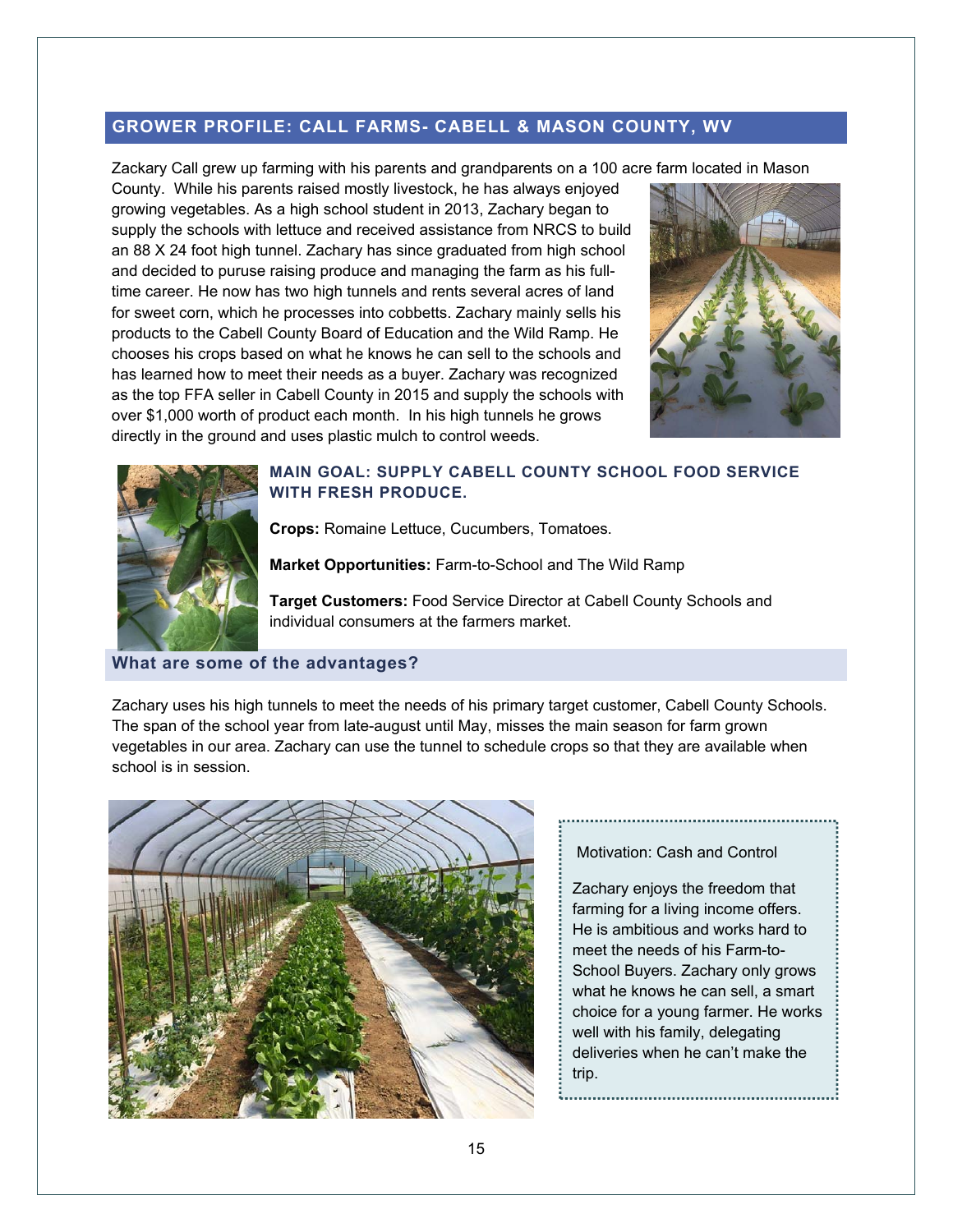# **SELF-ASSESSMENT WORKSHEET**

#### **Quiz: Determining your values**

What are your motivations for starting a business? Remember the 4 C's!

What kind of work will satisfy your motivations?

What are your ethical principles?

What are your connections to the community? List non-profit service organization or civic organizations:

Do you want to work alongside your family and friends? What work will you be able to delegate to them?

If you may want to hire employees, what kind of relationship to you want to create or work environment?

What do you want to have on the natural environment?

## **Summarize your values in a value statement:**

My business provides what, to whom, when and/or how.